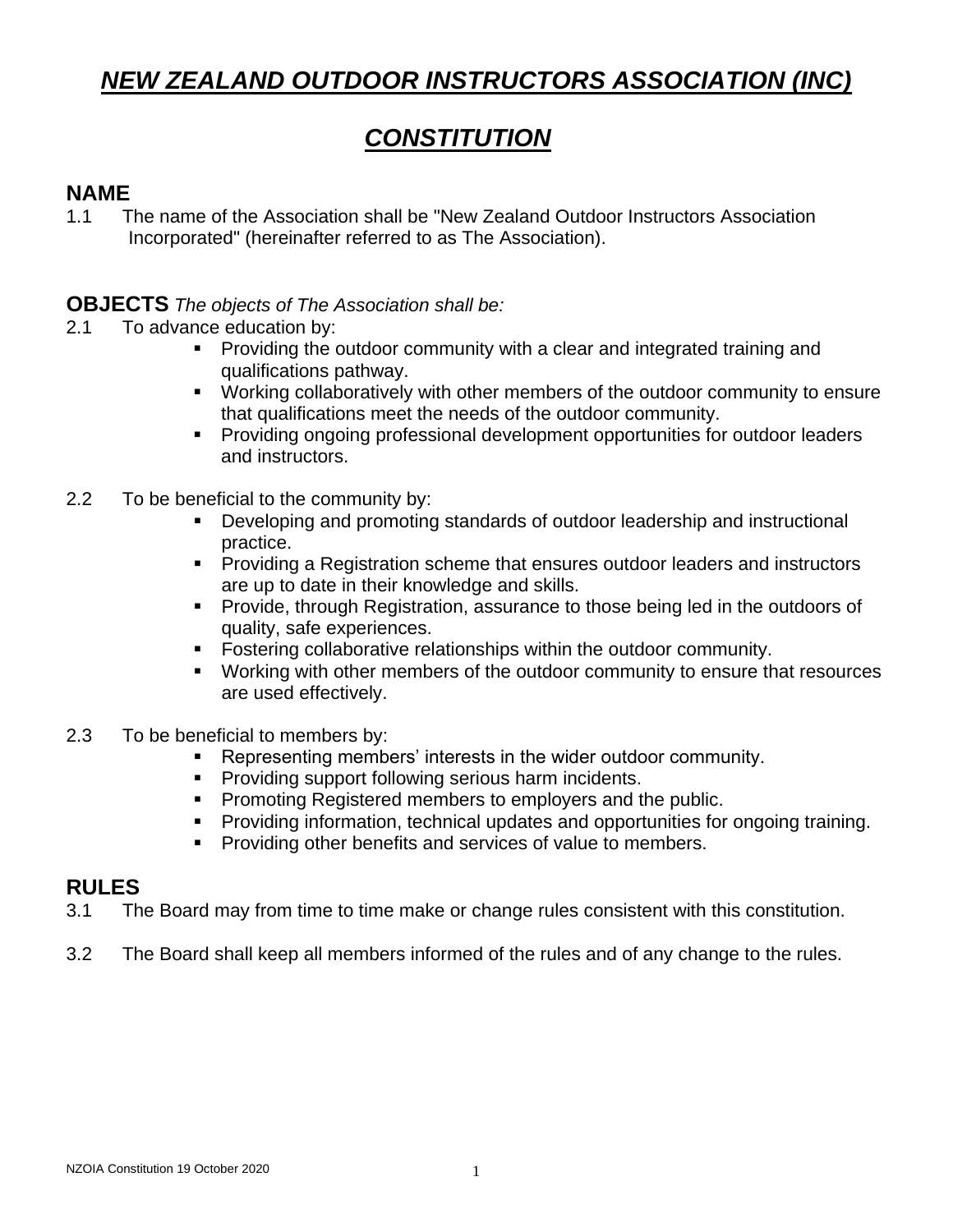**MEMBERSHIP** There shall be four types of membership:

### **FULL MEMBERS**

4.1 Any person may apply to join NZOIA as a Full Member. Any person who holds a revalidated and registered qualification provided by The Association shall be entitled to Full Membership.

### **ASSOCIATE MEMBERS**

4.2 Any person may apply to join The Association as an Associate Member.

#### **AFFILIATED MEMBERS**

4.3 Any organisation may apply to join The Association as an Affiliated Member.

#### **HONORARY MEMBERS**

4.4 Individuals who have performed outstanding service to The Association or to the interests which The Association serves, may on the recommendation of the Board, be elected to Honorary Membership of The Association at a General Meeting of The Association and shall be exempt from the payment of all fees. Such members shall have all the rights of Full Members provided that they hold a revalidated and registered NZOIA qualification.

### **ALL MEMBERS**

4.5 Membership shall at all times be subject to the clauses related to payment of subscriptions.

4.6 Membership shall at all times be subject to the clauses relating to disciplinary action.

#### **FEES**

4.7 The fees shall be determined from time to time by General Meetings of The Association.

4.8 The due date for the payment of fees shall be the first day of the financial year or for new members the fees are due on the day of joining The Association.

4.9 The Board may remit all or part of the subscription in the case of hardship, without loss of privileges.

### **NON-FINANCIAL MEMBERS**

4.10 Members of any category whose fees are paid shall be deemed financial members. Individuals who have revalidated and registered their NZOIA qualifications are entitled to membership in which case they shall be deemed to be financial members. Except as provided in clause 4.9 all other members shall be deemed non-financial members.

4.11 Non-financial members shall have none of the rights enjoyed by financial members under this Constitution.

4.12 Any member who is non-financial for 3 months shall have their membership terminated by the Board.

### **RESIGNATION**

4.13 Any member may resign their membership by giving notice in writing to that effect.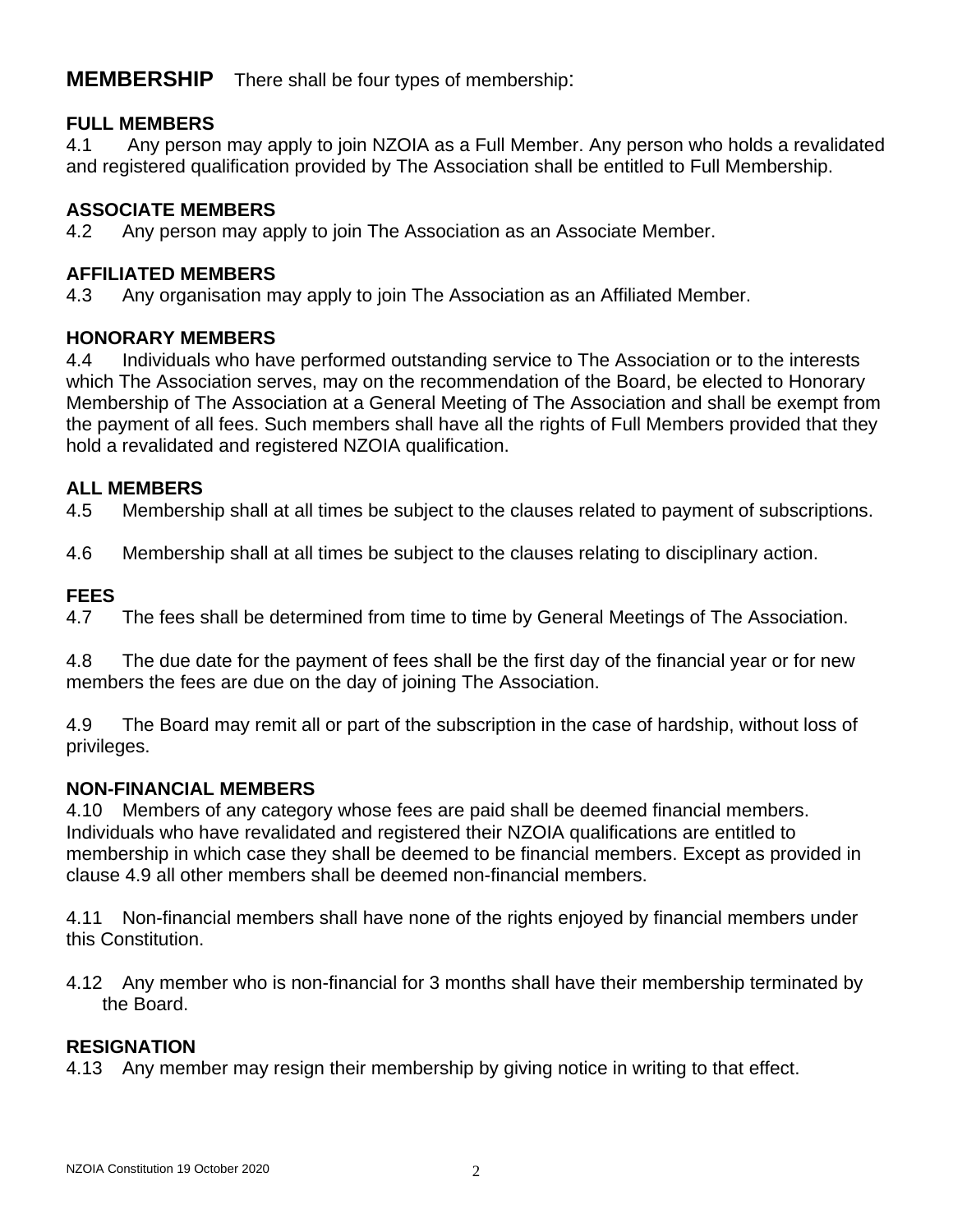### **ADDRESSES OF MEMBERS**

4.14 Every member shall, on joining The Association supply the Administration Officer with their address and contact details and shall give notice of subsequent changes. All notices posted to the latest address or email address notified by members shall be considered duly sent.

#### **BREACH OF RULES**

5.1 If any member is found on investigation by the Board, and after reasonable opportunity of being heard, to be guilty of a breach of the Constitution or of the rules of The Association or have acted in any manner injurious to The Association or its objects, on a two thirds majority the Board may:-

- a. reprimand them; or
- b. suspend or expel them from The Association.

#### **PROFESSIONAL MISCONDUCT**

- 5.2 If the Board has cause to believe that a member of The Association has:
	- a. wilfully or negligently jeopardised the safety of another member, or a client, or a member of the public; or
	- b. defrauded a client; or
	- c. committed some other serious breach of professional conduct; then the Board shall investigate that misconduct.

5.3 If, on investigation, the Board thinks there is a case to answer, the member shall be given reasonable opportunity to be heard by the Board, and the evidence and charges shall be known to that member.

5.4 If after such hearing the Board, by two thirds majority, shall find the member guilty of the misconduct they may:-

- a. reprimand them; or
- b. suspend any qualifications they may hold through The Association for up to one year; or
- c. cancel any qualifications they may hold through The Association; or
- d. expel them from The Association; or
- e. any combination of the above.

5.5 The Board shall be primarily concerned with preventing the recurrence of undesirable incidents rather than with punishment, and maintaining the professional reputation of NZOIA qualifications.

#### **APPEAL**

5.6 If any member is found guilty of a breach under Clauses 5.1 or 5.2 they may appeal to the Appeal Commission.

5.7 The Appeal Commission will consist of four members of The Association, and chaired by a Full Member of The Association. The Appeal Commission is not to include any members who heard the original case against the appealing member.

5.8 The Commission will hear any case anew, collecting evidence and hearing witnesses. The member may have access to the evidence against them and where possible may examine witnesses with the Commission. The member may be represented by counsel.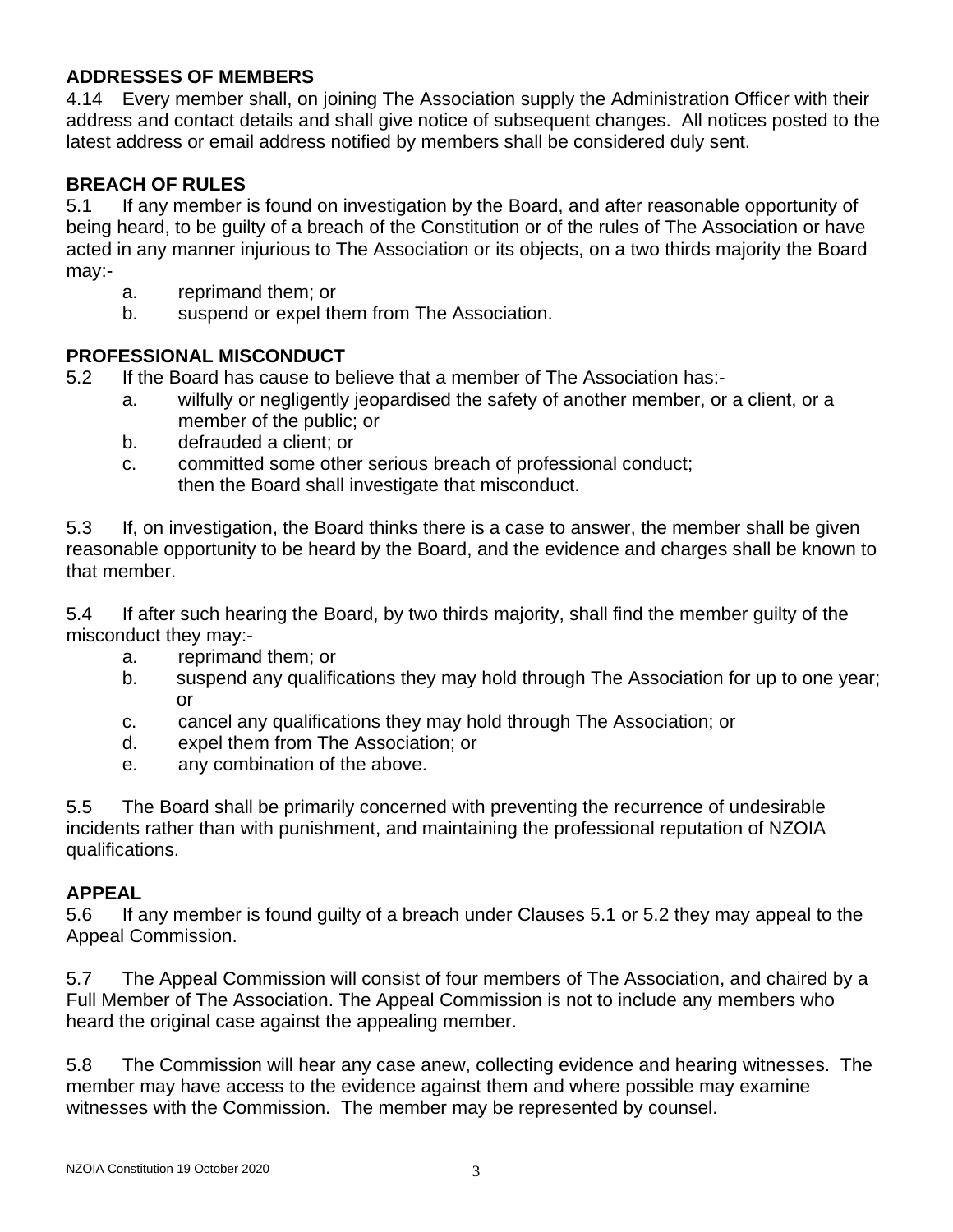5.9 If the Commission finds the Board has acted wrongly then it may quash or reduce any punishment.

5.10 If the Commission finds the Board has acted incorrectly as to procedure, but has arrived at what is substantially the right decision and that there has been no miscarriage of justice, then the appeal shall fail.

5.11 If the Commission finds the Board has acted correctly then the appeal shall fail.

# **BOARD**

6.1 The Association shall be managed by a Board consisting of seven (7) Directors Four Directors shall be elected from the membership and three Directors shall be by appointment. A Chair will be chosen by the Board from its seven Directors.

## **DUTIES OF THE BOARD**

6.2 The Board shall manage the affairs of the Association and present a report of its work including financial statements at each Annual General Meeting (AGM).

### **MEETINGS OF THE BOARD**

6.3 The Board shall meet or communicate using telephone conferences & other similar forms of virtually simultaneous transmissions at least three (3) times a year, in addition to the AGM of the Association.

6.4 The Chair shall chair all Board meetings. If the Chair is not available, the Directors present shall elect a Chair for the meeting.

6.5.1 The quorum at the Board meetings shall be any 4 of the 7 Directors listed in para 6.1.

6.5.2 The Chair or the Chief Executive shall be present at all meetings of the Board.

6.6Full minutes shall be kept of each meeting.

### **NOMINATION FOR & ELECTION TO THE BOARD**

6.7 The four elected Directors of the Board shall be elected at the AGM.

6.8 The three appointed Directors shall be appointed by the elected Directors subsequent to each AGM for a term of up to three (3) years

6.9 At AGM's a sufficient number of Directors shall be elected to fill the vacancies available. They shall be elected for a term of three (3) years.

6.11 Nominations for the Board may be made only by financial members of the Association.

6.12 Any full financial member with a revalidated and registered NZOIA qualification (excluding paid staff of the Association) may accept nomination for the Board.

6.13 The consent of candidates, for election, shall be obtained before nomination.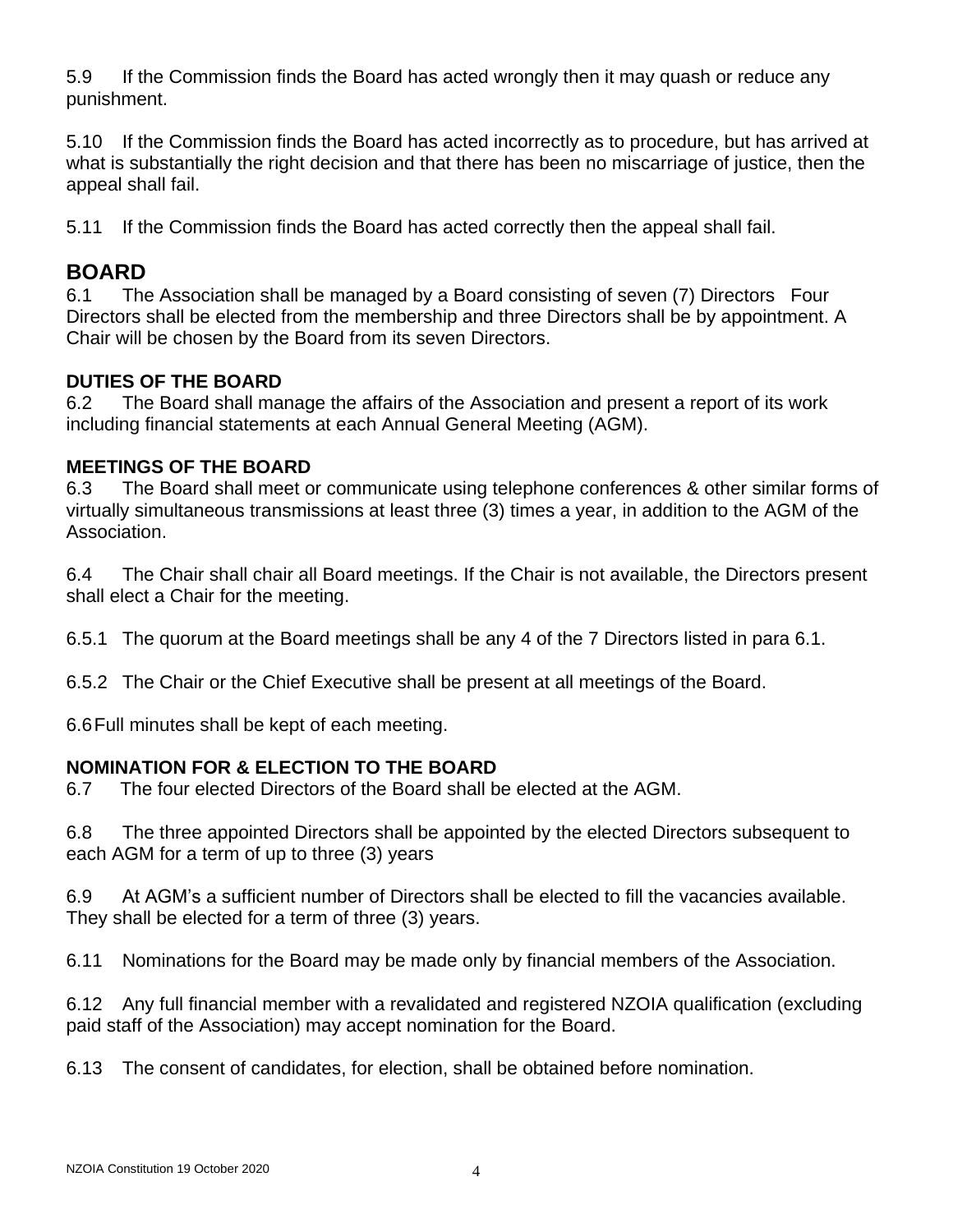### **CHIEF EXECUTIVE / STATUTORY SECRETARY**

6.14 The Chief Executive shall be the statutory secretary of the Association. S/he shall be appointed on said terms and conditions, as the Board sees fit. Where a Chief Executive is not appointed, the Board assumes all those responsibilities of the Chief Executive as stated elsewhere in this Constitution.

#### **REMUNERATION OF THE BOARD**

6.15 The Board serves the Association in a voluntary capacity. Reasonable expenses incurred by them in carrying out Board duties will be reimbursed by the Association.

#### **POWER TO CO-OPT**

6.16 The Board has the power to co-opt Association members for special tasks.

#### **CREATION OF SUBCOMMITTEES**

6.17 The Board may carry out business in person or through the creation of subcommittees of elected and / or co-opted Directors.

6.18 The Board has all the powers needed to ensure the creation, effective management and dissolution of such subcommittees.

6.19 Any Director (or a nominee) may attend meetings of the Board subcommittees. Only elected or appointed members of that subcommittee may vote at the subcommittee's meetings however.

#### **TECHNICAL ADVISORY COMMITTEE/S**

6.20 The Board shall establish technical advisory committee/s or may work within such committees where they are convened by partner organisations

6.21 These committee/s shall be primarily responsible for providing advice to the Board on matters relating to standards of competence and syllabus content.

6.22 Technical advisory committee/s may include non-members of the Association at the discretion of the Board or, when convened by a partner organisation.

# **GENERAL MEETING QUORUMS & PROCEDURES**

#### **CHAIR**

7.1 The Chair shall chair all General Meetings of the Association. If the Chair is absent another Director shall be appointed to Chair the meeting.

#### **QUORUM**

7.2 The quorum for all General Meetings of the Association shall be 10 full financial members, who have no fees owing, or 25 % of the total membership (whichever is smaller), personally present at the General Meeting. If it is not reasonably practicable to hold a face to face meeting, electronic meetings may take place as long as the above quorum is meet.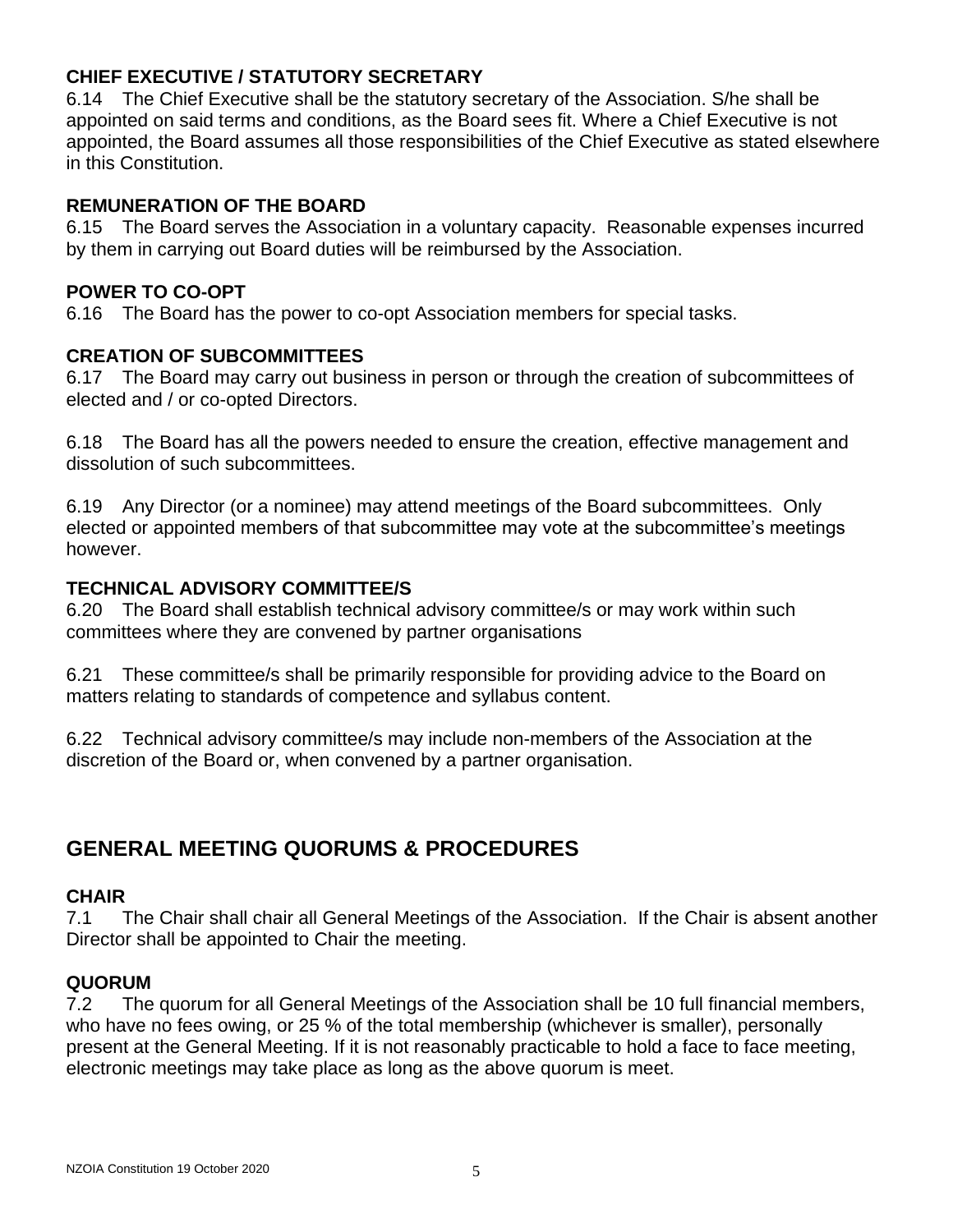7.3 However, if there is no quorum at the AGM, that meeting shall be adjourned to a place, date & time approved by a majority of the members present and entitled to vote. If there is no quorum at the adjourned AGM, the members present may transact the business of that meeting.

7.4 For all other General Meetings of the Association, if there is no quorum present the agenda for that General Meeting shall lapse.

# **VOTING**

7.5 To be eligible to vote at General Meetings you need to be a Full Member or be an Honorary Member with a current and registered NZOIA qualification who has paid all fees due.

7.6 All resolutions of a General Meeting shall be passed by a majority vote of full members, who are present at the meeting or represented by valid proxy.

7.7 Voting at General Meetings shall be by a show of hands unless the meeting agrees otherwise.

7.8 Full members, who have paid all subscription amounts due, may give another such member a written proxy for use at General Meetings.

7.9 Any proxy must be signed by the appointee and lodged with the Chief Executive not less than 48 hours before the fixed time of the commencement of the General Meeting to which it relates.

7.10 The proxy may be general or may be limited in its extent.

7.11 A limited proxy must clearly state the manner in which it is to be used.

## **ELECTIONS**

7.12 All elections shall be carried out by written secret ballot.

7.13 All voting papers shall be collected and counted by two (2) scrutinisers appointed by the meeting, who shall report the result of the election to the Chair.

7.14 Voting papers shall be destroyed after the results have been announced.

## **BINDING RESOLUTIONS OF A GENERAL MEETING**

7.15 All members of the Association are bound by the resolutions of a General Meeting.

# **ANNUAL GENERAL MEETINGS**

7.16 The AGM shall be called by the Board once in each year being not more than 18 months from the date of the last Annual General Meeting. The Chief Executive shall send a notice of this meeting to all members 6 weeks before the meeting. If the meeting cannot take place on the notified time, date or place due to unforeseen circumstances, all members will be notified of the proposed change and asked to vote in favour or against the change. The above quorum must be met from the vote, and 51% is needed to accept the change.

7.17 The business of the meeting shall be the election of officers, to receive the Chair's report, to receive the financial report and independent financial review, to set the subscription for the next financial year and deciding on any motion or proposal presented to the meeting in line with clause 7.18.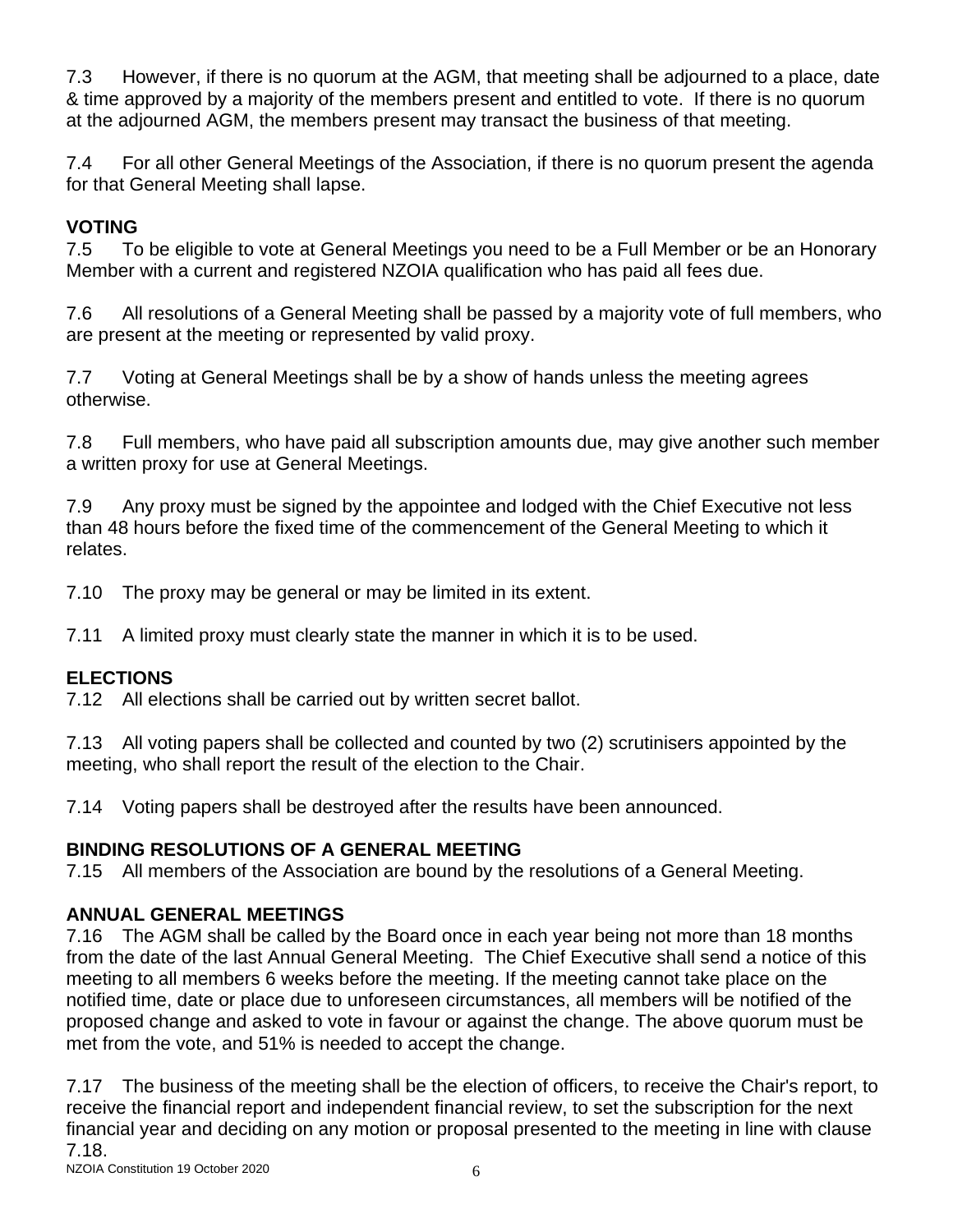7.18 No other business shall be transacted unless a notice of motion is given to the Chief Executive in writing four weeks before the time of meeting.

7.19 The AGM shall cause minutes of its proceedings to be taken and a record kept thereof.

### **SPECIAL GENERAL MEETINGS**

7.20 The Board shall convene a Special General Meeting (SGM) within two months of a request to the Chief Executive in writing specifying the proposed business and signed by six financial members.

7.21 The Chief Executive shall call the meeting in consultation with the Chair.

7.22 The Chief Executive shall send a notice of the SGM to all members not less than four weeks before the meeting. This notice shall include the business to be presented at the meeting.

7.23 No business shall be transacted at the meeting other than that specified in the notice convening the meeting.

7.24 The SGM shall cause minutes of its proceedings to be taken and as record to be kept thereof.

# **FINANCE**

8.1 All moneys received by and on behalf of the Association shall be lodged forthwith to the credit of the Association in a bank specified by the Board. All disbursements shall be signed by two (2) signatories determined by the Board. The Board may from time to time invest and reinvest, in such securities and upon such terms as it thinks fit, the whole or any part of the funds which are not immediately required for business of the Association.

8.2 Any income, benefit or advantage must be used to advance the charitable purposes of the organisation.

8.3 Any payments made to a member of the organisation, or person associated with a member, must be for goods or services that advance the charitable purpose and must be reasonable and relative to payments that would be made between unrelated parties.

# **ACCOUNTS**

9.1 The accounts of the Association shall be independently reviewed by a Chartered Accountant. The financial year of the Association will run from 1<sup>st</sup> day of July to the 30<sup>th</sup> day of June. The accounts will be presented to the members at the AGM. In the event that reviewed accounts cannot be finalised before the AGM, draft accounts will be presented. Once reviewed accounts are available, members will be advised of the review outcome and the accounts will be made available to them.

# **ALTERATION OF THE CONSTITUTION**

10.1 The Constitution may be repealed, altered, or added to by resolution at a General Meeting. Any motion or motions to repeal, alter or add to the Constitution shall be given to the Chief Executive no less than 4 weeks before the date of a General Meeting. The motion or motions shall be published with the last notice of the meeting 2 weeks before the time of the meeting.